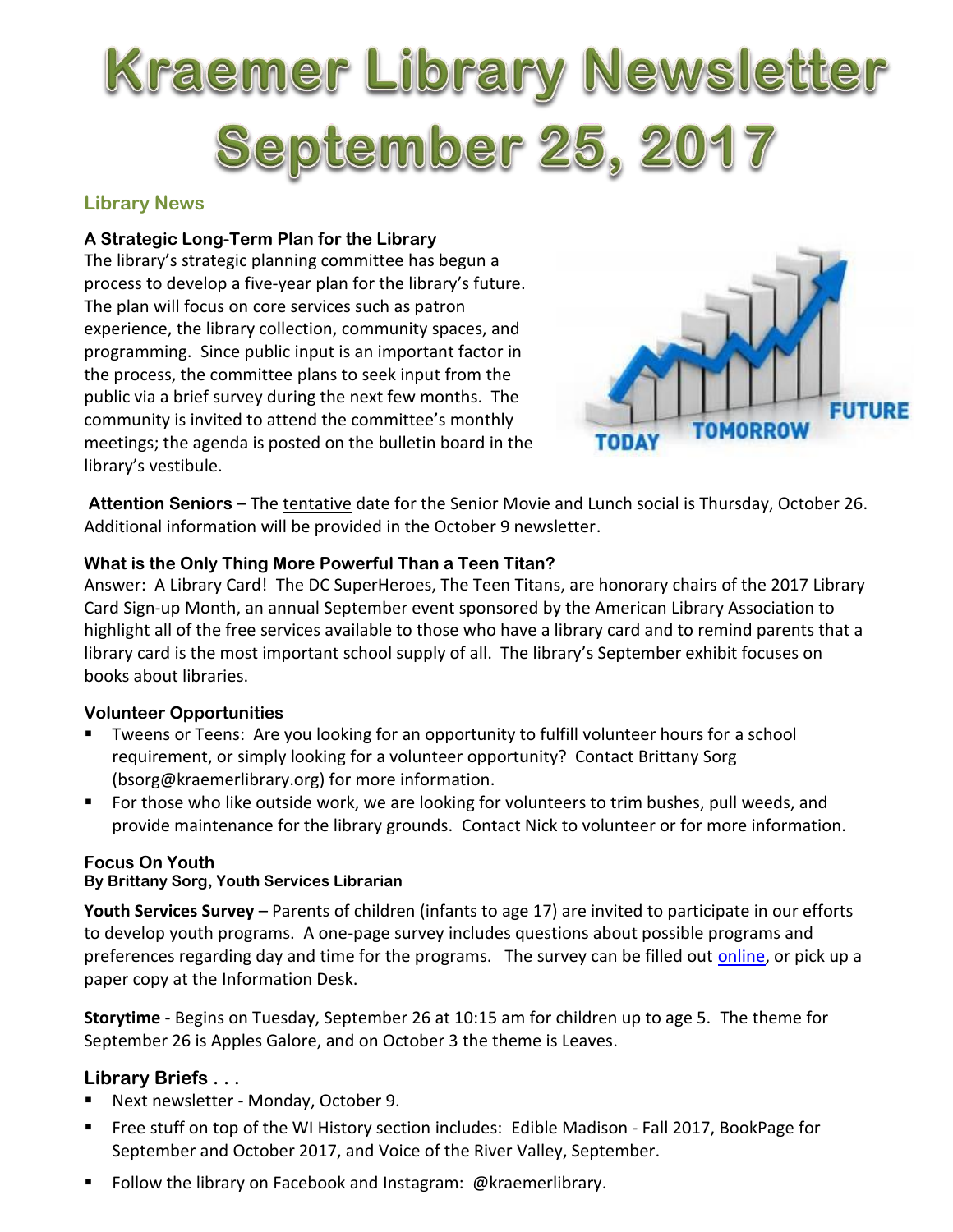# **Friends of the Library News**

**By Jennifer Kraemer**

**Pie Making Class** - The Friends of the Kraemer Library are hosting a pie making class on Thursday,



October 19th at 6:30pm in the kitchen at Honey Creek Market in Plain. Nik Garvoille, pie guy from Enos Farms, will teach participants how to make a classic double-crust apple pie. Each participant will assemble three pies and can either take one home for a \$10 donation, or donate the pies to the library's Pies, Pages, Pottery & Puzzles event which will be held October 20th-21st. General participation is free. Space is limited. Contact the library at 546-4201 or Emily Benz at [embenz@gmail.com](mailto:embenz@gmail.com) with questions or to reserve your space.

**P4 – October 20 and 21** - The 16th annual Pies, Pages, Pottery, & Puzzles event is less than a month away! We are still accepting donations of gently-used adult and children's books, audio books, DVDs, and jigsaw puzzles for the event, scheduled for 9 am-5 pm Friday, October 20 and 9 am-noon Saturday, October 21. The event will also feature delicious homemade pies and great deals on gently-used books, jigsaw puzzles, audio books, and DVDs. Select pieces from Wilson Creek Pottery will be available for sale, and anyone who donates a pie will be eligible to enter a drawing for a hand-made pie carrier made by Aaron Ferstl. All proceeds from the event are used to augment the library's annual budget.

If you would like to contribute a fabulous home-baked pie or volunteer your time during the event, please contact the Friends of the Library board members at: krlibfol@gmail.com. Volunteers are needed to assist with setup on Thursday afternoon (10-19) and clean up following the sale on 10-21, and volunteers to work two-hour shifts during the sale.

## **Upcoming Area Events**

#### **Arcadia Books, Spring Green**

Saturday, October 7, 2-3 pm – Tim Jollymore discusses his new book, *Lake Stories and Other Tales*.

**Plain Page Turners** Tuesday, October 17, 7:30 pm – *Nine Women, One Dress*, by Jane L. Rosen.

#### **Reedsburg - Fermentation Fest**

October 6-8 and 13-15. Pick up a brochure in the library or find out more at fermentationfest.com.



#### **Brief Reviews**

**Submitted by participants in the Adult Summer Reading Program** 

#### *The Horse Dancer*, by Jojo Moyes, published 2010, 528 pages

Henri Lachapelle was a noted horseman in France in his younger days. Now living in England, he is attempting to teach all he knows to his 14 year old granddaughter, Sarah, who is an orphan living with him. Disaster strikes when he suffers a severe stroke and Sarah is left to fend for herself. She ends up in the foster care system, where she is taken in by a divorcing couple, Mac (a photographer) and Natasha (an attorney). Sarah is keeping a secret that gets in the way of their help. I had a hard time getting into this book but once I did I couldn't put it down!

#### *Lion*, by Saroo Brierley, published 2013, 273 pages

This was a true story of a young boy (age 5) from India who got separated from his family by falling asleep on a train! He was found wandering the streets until someone took him to social workers and they found a family from Australia to adopt him. He found his mother and siblings 25 years later by searching on the Internet. This was a heartwarming book to read. (Editor's note: also a good movie).